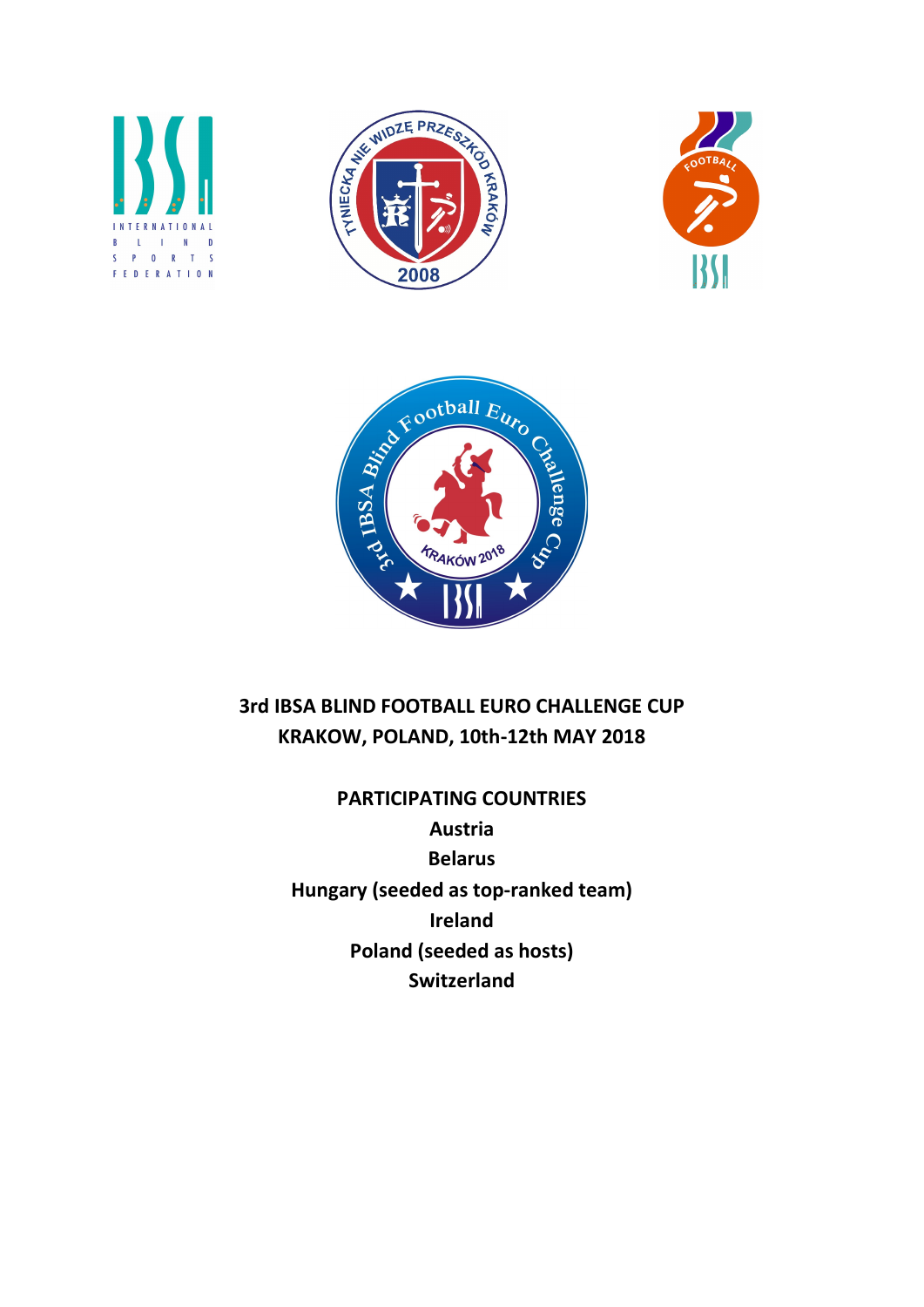## FIXTURE LIST

| <b>Group A</b> | <b>Group B</b> |  |  |
|----------------|----------------|--|--|
|                |                |  |  |
| <b>Poland</b>  | <b>Hungary</b> |  |  |
| <b>Ireland</b> | <b>Belarus</b> |  |  |
| Switzerland    | Austria        |  |  |

### Thursday 10th May

09:00 Poland 1 (Mkrtchyan) Ireland 0 11:30 Hungary 2 (Orbán, Szabó) Belarus 1 (Ardynau) 16:00 Ireland 1 (McCarthy) Switzerland 1 (Perrenoud) 18:30 Belarus 5 (Ardynau [3], Litvinau, Kaviliou) Austria 0

#### Friday 11th May

09:00 Poland 8 (Mkrtchyan[2], Jung [2], Ryszka [2], Byczkowski, Flenar) Switzerland 0 11:30 Group B: Hungary 0 Austria 0

#### Group A final standings

| Country     | Played | Won | <b>Drawn</b> | Lost | Goals<br>for | Goals<br>against | Goal<br>difference | <b>Points</b> |
|-------------|--------|-----|--------------|------|--------------|------------------|--------------------|---------------|
| Poland      |        |     |              |      |              |                  | +9                 |               |
| Ireland     |        |     |              |      |              |                  | -                  |               |
| Switzerland |        |     |              |      |              |                  | -8                 |               |

#### Group B final standings

| Country        | <b>Played</b> | Won | <b>Drawn</b> | Lost | <b>Goals</b> | Goals   | Goal       | <b>Points</b> |
|----------------|---------------|-----|--------------|------|--------------|---------|------------|---------------|
|                |               |     |              |      | for          | against | difference |               |
| Hungary        |               |     |              |      |              |         | $+1$       |               |
| <b>Belarus</b> |               |     |              |      |              |         | +4         |               |
| Austria        |               |     |              |      |              |         | כ-         |               |

16:00 Semi-final 1: Poland 4 (Jung [2], Mkrtchyan [2]) Belarus 1 (Kavaliou) 18:30 Semi-final 2: Hungary 0 Ireland 0 (Ireland wins penalty shoot-out 1-0)